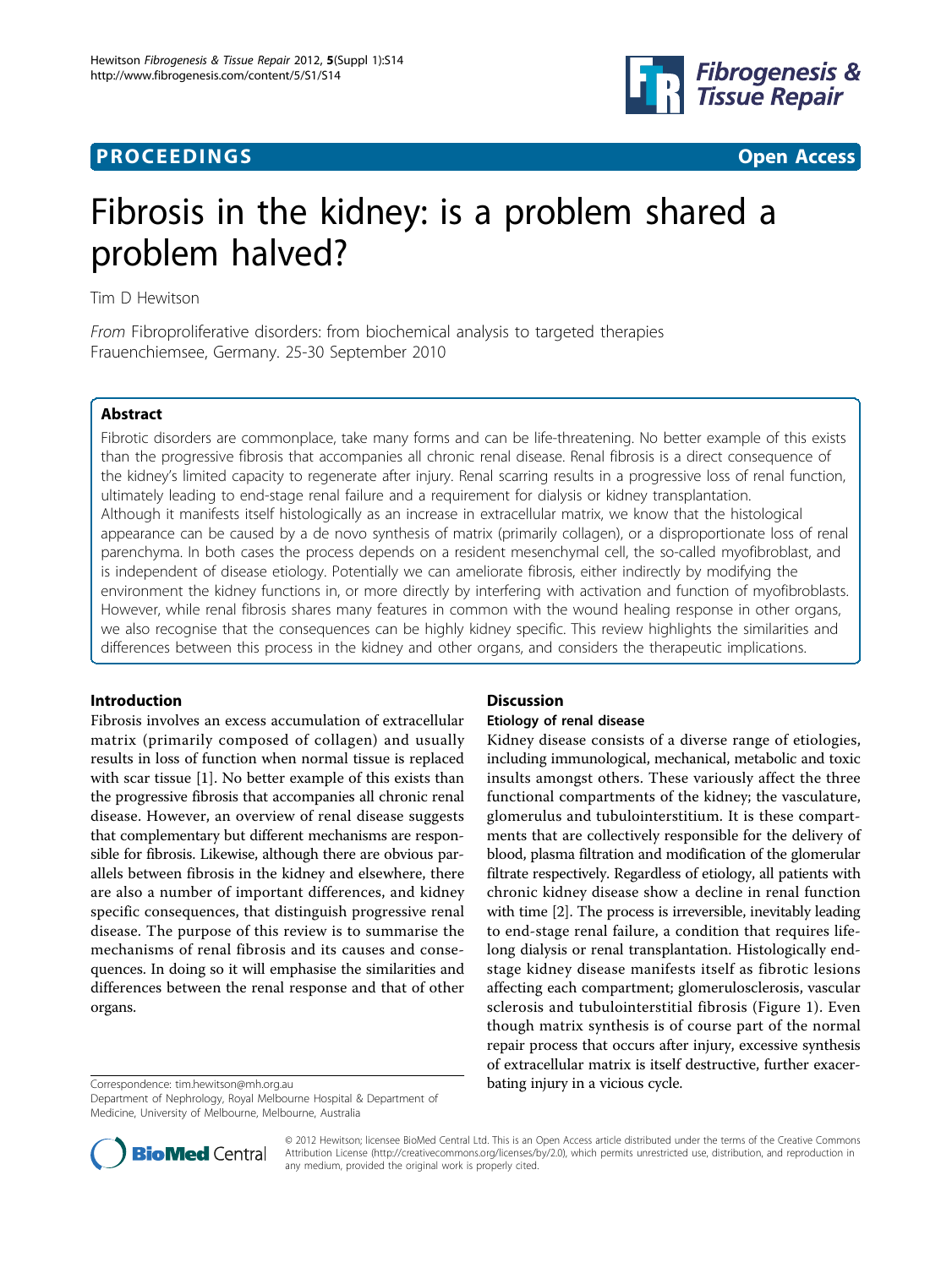<span id="page-1-0"></span>

Figure 1 Histology of end-stage kidney disease consists of tubulointerstitial fibrosis (middle), glomerulosclerosis (bottom left) and vascular sclerosis (top right). Silver methenamine/Masson trichrome stain. Scale bar = 50  $\mu$ m.

#### How does fibrosis develop?

We perhaps most commonly associate scarring with an excess synthesis of matrix, usually collagen. Keloids for instance represent a quintessential example of scarring which results from aberrant matrix synthesis. Nevertheless, although keloids are an extreme case, mechanistically similar processes occur in deep organ fibrosis. There are certainly renal parallels of this process, such as the focal scarring that accompanies a localised tissue trauma.

What does however now seem clear, is that aberrant matrix synthesis is only part of the process [\[3](#page-3-0)]. Temporal studies in experimental renal infection indicate that aberrant collagen synthesis is often transient, peaking in the first few days after infection. Histologically however, scarring as defined by increasing matrix density, continues to increase [[4](#page-3-0)].

How can we account for this discrepancy? Although it has long been known that end-stage kidneys are smaller than their unscarred counterparts, it is the focal lesions found in diseases such as reflux nephropathy that provide us with a clue. The irregular surface of these kidneys indicates underlying scar tissue, highlighting the fibro-contractive nature of renal scarring. Once again, there are established non-renal examples of this process. Wound contraction has long been recognised as an integral part of skin wound healing, with the drawing together of wound edges an important part of wound closure [\[5](#page-3-0)]. Direct renal evidence comes from examining the histology in experimental renal infection and scarring. Being a primary tubulointerstitial model of injury, the glomeruli are largely unaffected during fibrosis, the density of glomeruli therefore providing a measure of parenchymal collapse. In what we term the "balloon" hypothesis [[3\]](#page-3-0), fibrosis is therefore

due not only to an increase in matrix synthesis but also to the collapse of the renal parenchyma. Analogous to deflating a balloon, we are effectively measuring the same amount of matrix in a smaller volume. Morphometric studies in this model show that the combined effect of an acute increase in collagen expression and a later collapse of the renal parenchyma account for the progressive increase in scar tissue [[4](#page-3-0)].

### What is the cellular basis of this process?

Fibrosis in all three anatomical compartments is associated with the activities of a mesenchyme derived cell. The interstitial fibroblast, glomerular mesangial cell and vascular smooth muscle cell are phenotypically similar, with the fibroblast and mesangial cell acquiring features of smooth muscle when activated [\[5](#page-3-0)-[7\]](#page-3-0).

In each compartment the resident mesenchymal cell is not only the principal extracellular matrix producing cell, but is also the force for contraction and reorganisation of extracellular matrix, thereby increasing its density [\[5\]](#page-3-0).

The renal interstitial fibroblast is typical of all three scenarios and has been the focus of our studies of tubulointerstitial fibrosis. Recognised by its de novo synthesis of  $\alpha$ smooth muscle actin ( $\alpha$ SMA), activated fibroblasts, socalled myofibroblasts, are a feature of all forms of progressive renal disease where their accumulation is strongly associated with disease progression [[5,7\]](#page-3-0). Myofibroblasts are probably derived from multiple sources, including not only resident fibroblasts, but also pericytes, blood borne precursors and transition of adjacent epithelial cells and endothelial cells, the relative importance of each being the subject of much conjecture [\[8](#page-3-0)].

Regardless, myofibroblasts proliferate locally, synthesise the extracellular matrix components that constitute interstitial fibrosis and contract and reorganise matrix to increase its density. Epigenetic modifications lead to persistent activation of the protooncogene Ras, perpetual fibroblast proliferation and fibrogenesis [\[9](#page-3-0)]. These changes are stable modifications that can be inherited through multiple cell divisions. In what is a vicious cycle, interstitial fibrosis is probably a cause of mechanical injury and through a reduction in vascularization, increases hypoxia [[10](#page-3-0)].

#### Pro-fibrotic influences

Interstitial fibroblast function and differentiation is regulated by a plethora of factors, with a variety of molecules shown to directly influence renal mesenchymal cells in vitro [[5\]](#page-3-0). Differentiation of myofibroblasts, proliferation and collagen synthesis are stimulated by a variety of cytokines and growth factors derived from adjacent stimulated tubular epithelial cells, endothelial cells, leukocytes or from fibroblast themselves. Other influences include mechanical forces and extracellular matrix itself.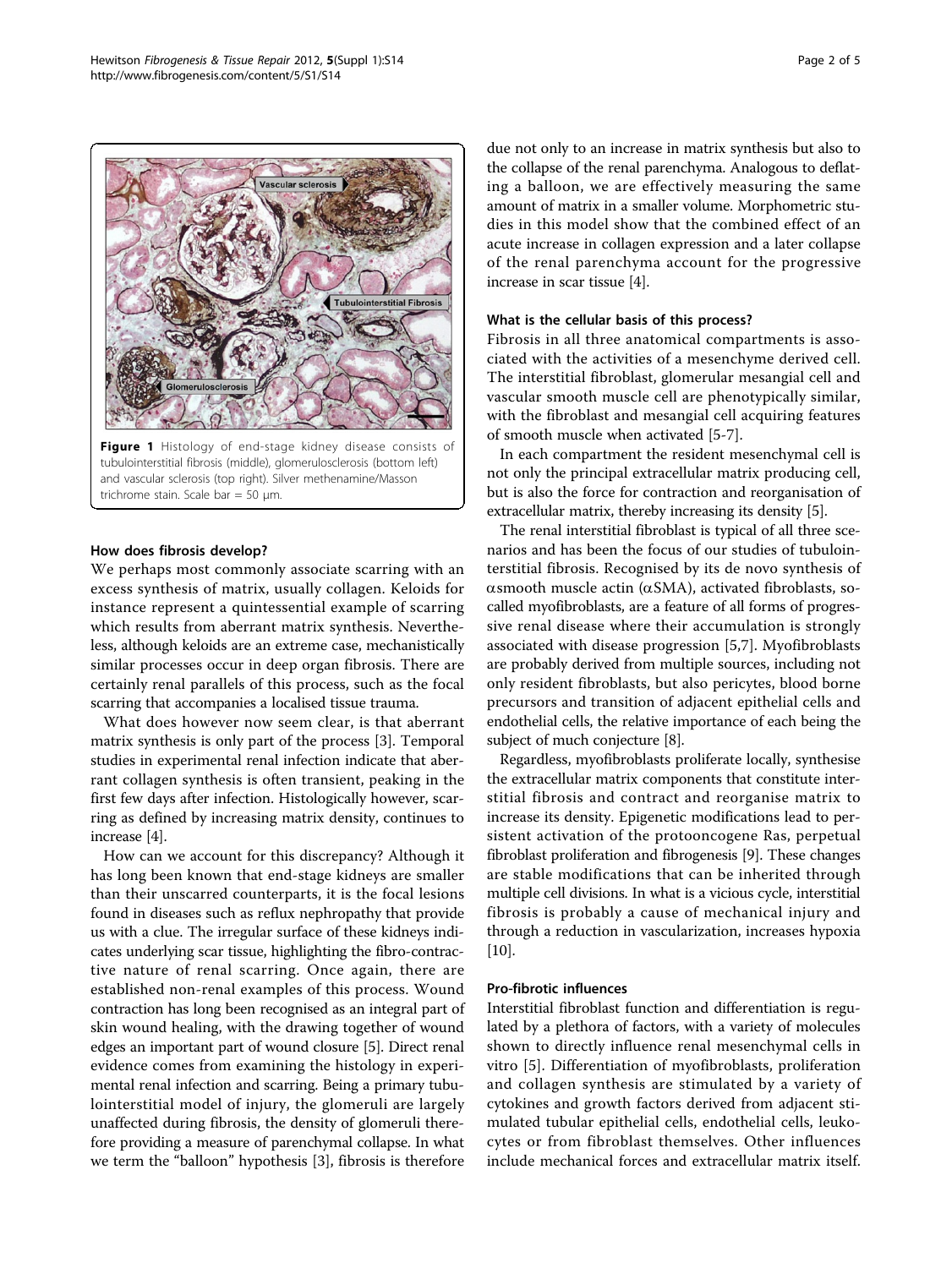A hierarchy exists amongst the profibrotic growth factors, with the most compelling evidence being for transforming growth factor  $\beta1$  (TGF $\beta1$ ) and platelet derived growth factor (PDGF). Where kidney injury is persistent or repeated, increasing numbers of injured epithelial cells stall between the G2 and M phases of the cell cycle, which results in an ongoing production of  $TGF\beta1$ [[11\]](#page-3-0). It is also likely that fibroblasts are stimulated more directly in some diseases because high glucose concentrations [\[12\]](#page-3-0) and angiotensin II [[13](#page-3-0)] stimulate in vitro renal cortical fibroblast proliferation and collagen production.

Likewise the contraction of renal parenchyma is under cytokine control. Most of what we know about collagen reorganisation comes from in vitro studies of collagen gel contraction and reorganisation. In a process that is directly proportional to the number of cells present, fibroblasts embedded in solidified collagen progressively contract matrix to reduce gel diameter and increase matrix density. We know that this process is dependent upon  $\beta$ 1 integrins found on the surface of renal fibroblasts. Blocking these receptors with specific antisera is sufficient to abrogate fibroblasts binding to collagen I, and in doing so abrogate gel contraction [[14\]](#page-3-0). Again however, the process is complex and is due both to contraction in the surrounding matrix, in the same way as a sea anemone retracts its tentacles, and traction or migration of fibroblasts through surrounding matrix, akin to the movement of a spider through its web, pulling on the filaments.

#### Endogenous anti-fibrotic factors

As our understanding of myofibroblast function has increased, we have come to appreciate that the actions of pro-fibrotic factors are counteracted by the activities of endogenous reno-protective agents [[15\]](#page-3-0). Theoretically at least it is the balance of these opposing factors that determine progression [[16](#page-3-0)]. Several have been characterised including hepatocyte growth factor [[17](#page-3-0)], bone morphogenic protein-7 [\[18\]](#page-3-0) and the hormone relaxin [[19,20\]](#page-3-0).

#### A common pathway?

Clearly, as outlined above, renal fibrosis can result from different mechanisms - both excess matrix synthesis and contraction independently and collectively contribute. In many respects this parallels fibrosis in other organs. Kidney fibrosis, as elsewhere, is dependent upon the recruitment of a myofibroblast-like cell. The process is both fibro-proliferative, fibrogenic and fibro-contractive, and is under the influence of both pro-fibrotic factors released during injury, and endogenous reno-protective factors.

However, there are a number of differences between the kidney and other organs which impact on the in vivo consequences of injury (Table [1\)](#page-3-0).

Firstly, and perhaps most importantly, is the inherent complexity of the kidney. The kidney consists of more than 20 different cell types. Not only does this exacerbate the in situ consequences of injury but it also affects the ability of the kidney to regenerate after an insult. The clinical reality is that the delicate structure of the glomerulus is particularly prone to damage, with very limited, if any, capacity to regenerate.

Much renal disease is associated with breakdown of the glomerular filtration barrier, and passage of excess protein. Proteinuria is toxic, excess downstream tubular reabsorption of protein results in tubular inflammation and fibrosis. Patients who develop progressive renal failure also retain solutes normally excreted by the healthy kidney. The circulating uraemic serum consists of a complex mixture of more that 50 known or putative toxins [\[21\]](#page-3-0); including small water bound solutes, middle molecules and protein bound molecules [[22](#page-3-0)]. The influence of these toxins on renal cell function is well recognised [[21\]](#page-3-0), with direct evidence to show that uraemia is a permissive factor in the pathogenesis of fibrosis systemically [[23](#page-3-0)].

While the kidney is well vascularised, the high oxygen consumption of tubules [\[24\]](#page-3-0) makes them highly susceptible to any reduction in interstitial oxygen supply or delivery. It has for instance long been known that the kidney accounts for almost 25% of the body's resting oxygen consumption [[25\]](#page-3-0). Oxygen deprivation is sensed through a refined molecular system whose activation has been shown to initiate renal fibrosis in animal models [[10,26](#page-3-0)]. Hypoxia is also probably both a consequence and cause of further progression [\[10](#page-3-0)].

Finally, but not least of all, is the role of arterial pressure dependent factors. Activation of the renin-angiotensin-aldosterone system (RAAS) is pivotal to the pathogenesis of much renal disease [[27](#page-3-0)], and accounts in part for the close relationship between renal disease and cardiovascular complications. Effects on fibrosis may be both indirect (hypertension and mechanical injury) and direct (angiotensin II mediated fibrogenesis and contraction).

#### Therapeutic implications

Organ specific differences have therapeutic implications. Renal specific factors result in renal specific treatment strategies. For instance control of blood pressure and angiotensin II are the most proven ways of preventing progression [[28](#page-3-0)] and secondary fibrosis in the kidney [[29](#page-3-0)]. They however have limited application outside the reno-cardio vascular system, where hypotension prevails. Likewise protein restriction can ameliorate the toxic effects of proteinuria [[30\]](#page-3-0). The challenge is therefore to find those generic anti-fibrotic strategies that have potential to ameliorate progression in multiple organs, that is, the overlap. Inhibition of the profibrotic factors, use of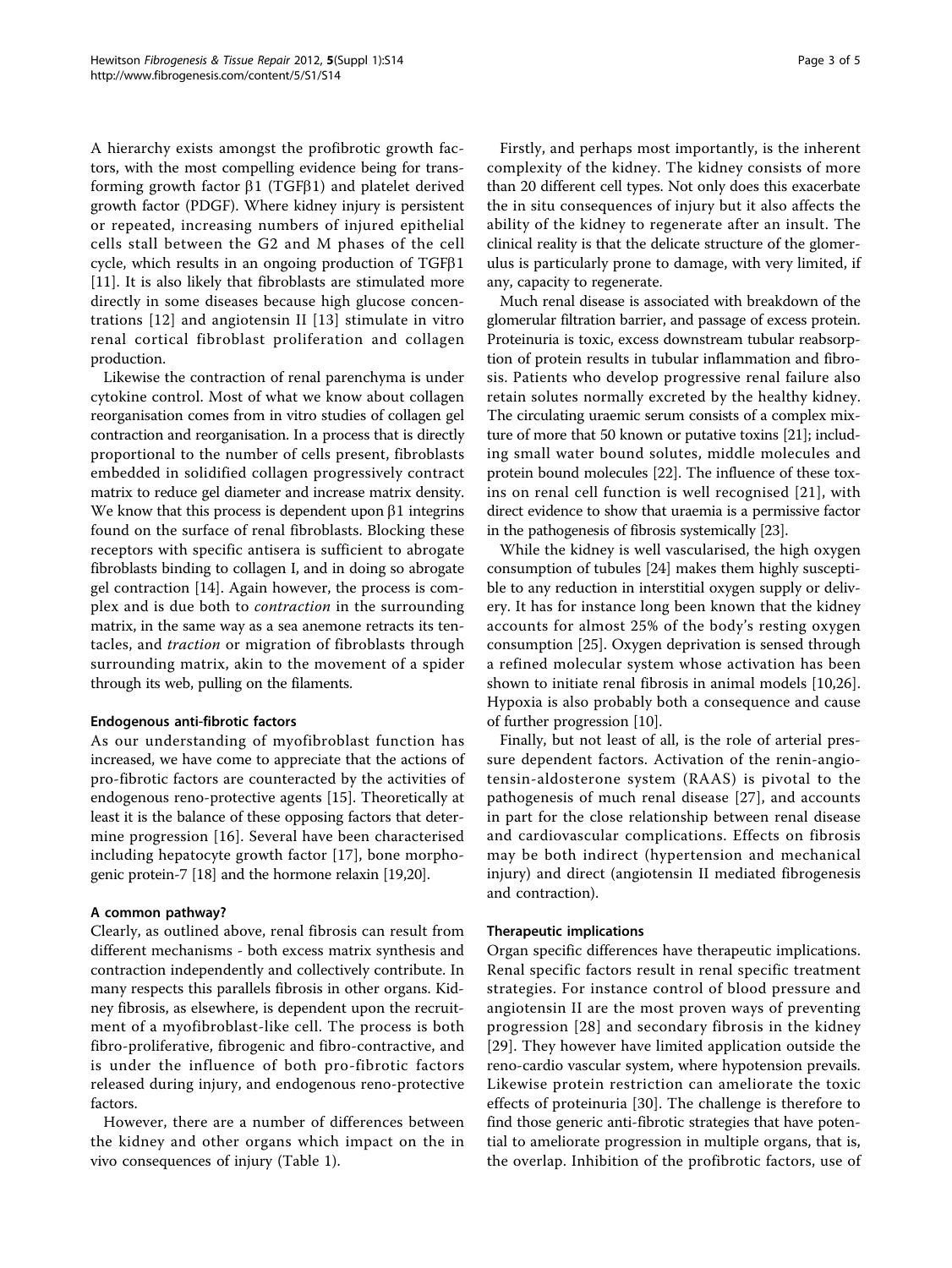|   | Factor                         | Cause                                                                               |
|---|--------------------------------|-------------------------------------------------------------------------------------|
|   | Complexity                     | Kidney consists of $\sim$ 20 different cell types                                   |
|   | Poor capacity for regeneration | Damaged glomeruli do not regenerate<br>Each nephron is anatomically distinct        |
|   | <b>Toxins</b>                  | Protein leakage and tubule uptake<br>Uraemic milieu (>50 putative or proven toxins) |
|   | Proteinuria                    |                                                                                     |
|   | Uraemia                        |                                                                                     |
| 4 | Hypoxia                        | High tubule demand for oxygen                                                       |
|   | Arterial pressure dependent    | Pivotal role of renin-angiotensin-aldosterone system                                |

#### <span id="page-3-0"></span>Table 1 Renal specific factors contributing to kidney fibrosis

endogenous renoprotective factors and deletion of fibroblasts are all promising targets.

#### Conclusion

In conclusion, many chronic diseases progress by fibrosis, amelioration of which can play an important role in patient management. Clinical nephrology in particular is inexorably linked to the histology of the renal biopsy . As we learn more about the histology and mechanisms of fibrosis, studies in both the kidney and elsewhere will continue to identify potential organ specific and generic therapeutic targets.

#### Acknowledgements

This article has been published as part of Fibrogenesis & Tissue Repair Volume 5 Supplement 1, 2012: Proceedings of Fibroproliferative disorders: from biochemical analysis to targeted therapies. The full contents of the supplement are available online at [http://www.fibrogenesis.com/](http://www.fibrogenesis.com/supplements/5/S1) [supplements/5/S1.](http://www.fibrogenesis.com/supplements/5/S1)

TDH is supported by project grant funding (628634 and 1004235) from the National Health and Medical Research Council of Australia.

#### Competing interests

The author declares that they have no competing interests.

#### Published: 6 June 2012

#### References

- 1. Wynn TA: [Common and unique mechanisms regulate fibrosis in various](http://www.ncbi.nlm.nih.gov/pubmed/17332879?dopt=Abstract) [fibroproliferative diseases.](http://www.ncbi.nlm.nih.gov/pubmed/17332879?dopt=Abstract) J Clin Invest 2007, 117:524-529.
- 2. Hakim RM, Lazarus JM: [Progression of chronic renal failure.](http://www.ncbi.nlm.nih.gov/pubmed/2816931?dopt=Abstract) Am J Kidney Dis 1989, 14:396-401.
- 3. Hewitson TD: [Renal tubulointerstitial fibrosis: common but never simple.](http://www.ncbi.nlm.nih.gov/pubmed/19144691?dopt=Abstract) Am J Physiol Renal Physiol 2009, 296:F1239-F1244.
- Hewitson TD, Darby IA, Bisucci T, Jones CL, Becker GJ: [Evolution of](http://www.ncbi.nlm.nih.gov/pubmed/9555666?dopt=Abstract) [tubulointerstitial fibrosis in experimental renal infection and scarring.](http://www.ncbi.nlm.nih.gov/pubmed/9555666?dopt=Abstract) J Am Soc Nephrol 1998, 9:632-642.
- 5. Darby IA, Hewitson TD: [Fibroblast differentiation in wound healing and](http://www.ncbi.nlm.nih.gov/pubmed/17280897?dopt=Abstract) [fibrosis.](http://www.ncbi.nlm.nih.gov/pubmed/17280897?dopt=Abstract) Int Rev Cytol 2007, 257:143-179.
- Alpers CE, Hudkins KL, Gown AM, Johnson RJ: [Enhanced expression of](http://www.ncbi.nlm.nih.gov/pubmed/1351954?dopt=Abstract) "muscle-specific" [actin in glomerulonephritis.](http://www.ncbi.nlm.nih.gov/pubmed/1351954?dopt=Abstract) Kidney Int 1992, 41:1134-1142.
- 7. Hewitson TD, Becker GJ: [Interstitial myofibroblasts in IgA](http://www.ncbi.nlm.nih.gov/pubmed/7733146?dopt=Abstract) [glomerulonephritis.](http://www.ncbi.nlm.nih.gov/pubmed/7733146?dopt=Abstract) Am J Nephrol 1995, 15:111-117.
- 8. Quaggin SE, Kapus A: [Scar wars: mapping the fate of epithelial](http://www.ncbi.nlm.nih.gov/pubmed/21430641?dopt=Abstract)[mesenchymal-myofibroblast transition.](http://www.ncbi.nlm.nih.gov/pubmed/21430641?dopt=Abstract) Kidney Int 2011, 80:41-50.
- 9. Bechtel W, McGoohan S, Zeisberg EM, Muller GA, Kalbacher H, Salant DJ, Muller CA, Kalluri R, Zeisberg M: [Methylation determines fibroblast](http://www.ncbi.nlm.nih.gov/pubmed/20418885?dopt=Abstract) [activation and fibrogenesis in the kidney.](http://www.ncbi.nlm.nih.gov/pubmed/20418885?dopt=Abstract) Nat Med 2010, 16:544-550.
- 10. Tanaka T, Nangaku M: [The role of hypoxia, increased oxygen](http://www.ncbi.nlm.nih.gov/pubmed/19779337?dopt=Abstract) [consumption, and hypoxia-inducible factor-1 alpha in progression of](http://www.ncbi.nlm.nih.gov/pubmed/19779337?dopt=Abstract) [chronic kidney disease.](http://www.ncbi.nlm.nih.gov/pubmed/19779337?dopt=Abstract) Curr Opin Nephrol Hypertens 2010, 19:43-50.
- 11. Yang L, Besschetnova TY, Brooks CR, Shah JV, Bonventre JV: [Epithelial cell](http://www.ncbi.nlm.nih.gov/pubmed/20436483?dopt=Abstract) [cycle arrest in G2/M mediates kidney fibrosis after injury.](http://www.ncbi.nlm.nih.gov/pubmed/20436483?dopt=Abstract) Nat Med 2010, 16:535-43, 1p.
- 12. Lam S, Verhagen NAM, Strutz F, Van Der Pijl JW, Daha MR, Van Kooten C: [Glucose-induced fibronectin and collagen type III expression in renal](http://www.ncbi.nlm.nih.gov/pubmed/12631068?dopt=Abstract) [fibroblasts can occur independent of TGF-beta1.](http://www.ncbi.nlm.nih.gov/pubmed/12631068?dopt=Abstract) Kidney Int 2003, 63:878-888.
- 13. Ruiz-Ortega M, Egido J: [Angiotensin II modulates cell growth-related](http://www.ncbi.nlm.nih.gov/pubmed/9407495?dopt=Abstract) [events and synthesis of matrix proteins in renal interstitial fibroblasts.](http://www.ncbi.nlm.nih.gov/pubmed/9407495?dopt=Abstract) Kidney Int 1997, 52:1497-1510.
- 14. Kelynack KJ, Hewitson TD, Nicholls KM, Darby IA, Becker GJ: [Human renal](http://www.ncbi.nlm.nih.gov/pubmed/11071963?dopt=Abstract) [fibroblast contraction of collagen I lattices is an integrin mediated](http://www.ncbi.nlm.nih.gov/pubmed/11071963?dopt=Abstract) [process.](http://www.ncbi.nlm.nih.gov/pubmed/11071963?dopt=Abstract) Nephrol Dial Transplant 2000, 15:1766-1772.
- 15. Eddy AA: Progression [in chronic kidney disease.](http://www.ncbi.nlm.nih.gov/pubmed/16198274?dopt=Abstract) Adv Chronic Kidney Dis 2005, 12:353-365.
- 16. Liu Y: [Renal fibrosis: New insights into the pathogenesis and](http://www.ncbi.nlm.nih.gov/pubmed/16408108?dopt=Abstract) [therapeutics.](http://www.ncbi.nlm.nih.gov/pubmed/16408108?dopt=Abstract) Kidney Int 2006, 69:213-217.
- 17. Liu Y: [Hepatocyte growth factor in kidney fibrosis: therapeutic potential](http://www.ncbi.nlm.nih.gov/pubmed/15180923?dopt=Abstract) [and mechanisms of action.](http://www.ncbi.nlm.nih.gov/pubmed/15180923?dopt=Abstract) Am J Physiol Renal Physiol 2004, 287:F7-16.
- 18. Zeisberg M, Muller GA, Kalluri R: [Are there endogenous molecules that](http://www.ncbi.nlm.nih.gov/pubmed/15031324?dopt=Abstract) [protect kidneys from injury? The case for bone morphogenic protein-7](http://www.ncbi.nlm.nih.gov/pubmed/15031324?dopt=Abstract) [\(BMP-7\).](http://www.ncbi.nlm.nih.gov/pubmed/15031324?dopt=Abstract) Nephrol Dial Transplant 2004, 19:759-761.
- 19. Garber SL, Mirochnik Y, Brecklin CS, Unemori EN, Singh AK, Slobodskoy L, Grove BH, Arruda JAL, Dunea G: [Relaxin decreases renal interstitial fibrosis](http://www.ncbi.nlm.nih.gov/pubmed/11231342?dopt=Abstract) [and slows progression of renal disease.](http://www.ncbi.nlm.nih.gov/pubmed/11231342?dopt=Abstract) Kidney Int 2001, 59:876-882.
- 20. Samuel CS, Hewitson TD: [Relaxin and the progression of kidney disease.](http://www.ncbi.nlm.nih.gov/pubmed/19077683?dopt=Abstract) Curr Opin Nephrol Hypertens 2009, 18:9-14.
- 21. Horl WH: [Uremic toxins: new aspects.](http://www.ncbi.nlm.nih.gov/pubmed/11132038?dopt=Abstract) J Nephrol 2000, 13(Suppl 3):S83-S88.
- 22. Vanholder R, Glorieux G, Lameire N: [Uraemic toxins and cardiovascular](http://www.ncbi.nlm.nih.gov/pubmed/12584262?dopt=Abstract)
- [disease.](http://www.ncbi.nlm.nih.gov/pubmed/12584262?dopt=Abstract) Nephrol Dial Transplant 2003, 18:463-466. 23. Wessles S, Amann K, Tornig J, Ritz E: Cardiovascular structural changes in
- uremia: Implications for cardiovascular function. Semin Dial 1999, 12:288-292.
- 24. Lewy PR, Quintanilla A, Levin NW, Kessler RH: [Renal energy metabolism](http://www.ncbi.nlm.nih.gov/pubmed/4268018?dopt=Abstract) [and sodium reabsorption.](http://www.ncbi.nlm.nih.gov/pubmed/4268018?dopt=Abstract) Annu Rev Med 1973, 24:365-384.
- 25. In Geigy Scientific Tables.. 8 edition. Basle: Ciba-Geigy;Lentner C 1984:.
- 26. Kimura K, Iwano M, Higgins DF, Yamaguchi Y, Nakatani K, Harada K, Kubo A, Akai Y, Rankin EB, Neilson EG, et al: [Stable expression of HIF-1alpha in](http://www.ncbi.nlm.nih.gov/pubmed/18667485?dopt=Abstract) [tubular epithelial cells promotes interstitial fibrosis.](http://www.ncbi.nlm.nih.gov/pubmed/18667485?dopt=Abstract) Am J Physiol Renal Physiol 2008, 295:F1023-F1029.
- 27. Ruster C, Wolf G: [Renin-Angiotensin-Aldosterone System and Progression](http://www.ncbi.nlm.nih.gov/pubmed/17035613?dopt=Abstract) [of Renal Disease.](http://www.ncbi.nlm.nih.gov/pubmed/17035613?dopt=Abstract) J Am Soc Nephrol 2006, 17:2985-2991.
- 28. Lewis EJ, Hunsicker LG, Clarke WR, Berl T, Pohl MA, Lewis JB, Ritz E, Atkins RC, Rohde R, Raz I: Renoprotective effect of the angiotensinreceptor antagonist irbesartan in patients with nephropathy due to type 2 diabetes. N Eng J Med 2001, 345:851-860.
- 29. Ishidoya S, Morrissey J, McCracken R, Reyes A, Klahr S: [Angiotensin II](http://www.ncbi.nlm.nih.gov/pubmed/7637258?dopt=Abstract) [receptor antagonist ameliorates renal tubulointerstitial fibrosis caused](http://www.ncbi.nlm.nih.gov/pubmed/7637258?dopt=Abstract) [by unilateral ureteral obstruction.](http://www.ncbi.nlm.nih.gov/pubmed/7637258?dopt=Abstract) Kidney Int 1995, 47:1285-1294.
- 30. Ihle BU, Becker GJ, Whitworth JA, Charlwood RA, Kincaid-Smith PS: [The](http://www.ncbi.nlm.nih.gov/pubmed/2512486?dopt=Abstract) [effect of protein restriction on the progression of renal insufficiency.](http://www.ncbi.nlm.nih.gov/pubmed/2512486?dopt=Abstract) N Engl J Med 1989, 321:1773-1777.